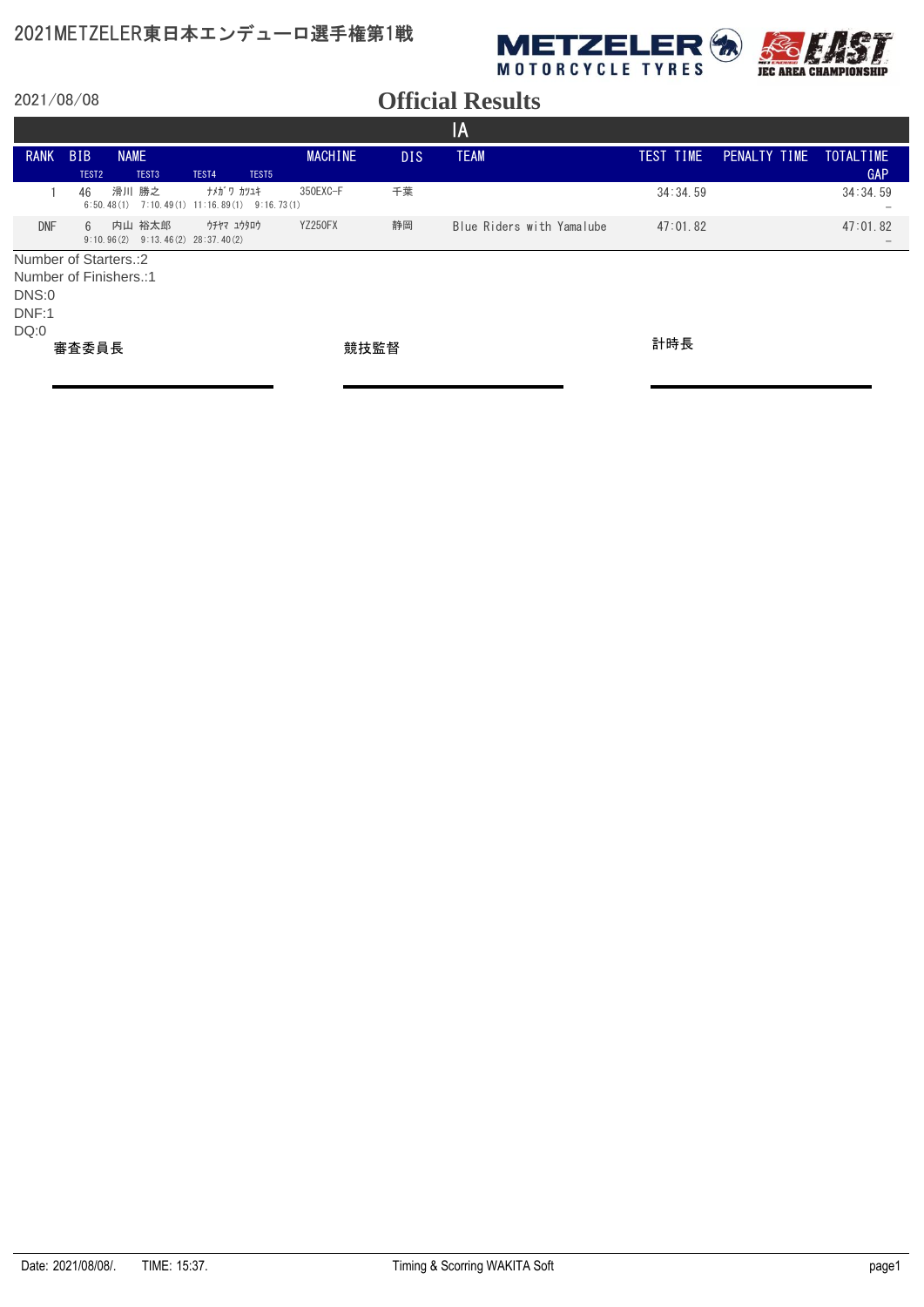

*IEC AREA CHAMPIONSHIP* 

2021/08/08

#### **Official Results**

|                     |                                 |             |                                         |                                             |                   |                |      | IB                   |           |                        |                     |
|---------------------|---------------------------------|-------------|-----------------------------------------|---------------------------------------------|-------------------|----------------|------|----------------------|-----------|------------------------|---------------------|
| <b>RANK</b>         | <b>BIB</b><br>TEST <sub>2</sub> | <b>NAME</b> | TEST <sub>3</sub>                       | TEST4                                       | TEST <sub>5</sub> | <b>MACHINE</b> | DIS. | <b>TEAM</b>          | TEST TIME | PENALTY TIME TOTALTIME | <b>GAP</b>          |
|                     | 133                             | 酢崎 友哉       | $5:58, 47(1)$ 6:19, 64(1)               | スザキートモヤ<br>$6:07.48(1)$ $6:40.93(1)$        |                   | <b>KX250SE</b> | 千葉   | 成田MXパーク with ピュアテック  | 25:06.52  |                        | 25:06.52            |
| $\mathcal{P}$       | 168                             |             | 渡會 昌央<br>$7:10.46(2)$ $7:47.94(3)$      | ワタライ マサオ<br>$7:36.19(2)$ $7:46.92(2)$       |                   | YZ125          | 千葉   | デ イジ ーモーターサイクル       | 30:21.51  |                        | 30:21.51<br>5:14.99 |
| 3                   | 110                             | 和田 考平       | $7:22.34(5)$ 8:15.26(4)                 | ワダ コウヘイ<br>$9:36.95(4)$ $8:22.21(3)$        |                   | KX250          | 千葉   | 和田屋SRC               | 33:36.76  |                        | 33:36.76<br>8:30.24 |
| $\overline{4}$      | 104                             | 佐藤 慶一       | $7:12.34(3)$ 6:54.97(2)                 | <b>サトウ ケイイチ</b><br>$9:26.98(3)$ 11:19.88(4) |                   | <b>WR250F</b>  | 千葉   | ライズ アント゛ライト゛ レーシング゛  | 34:54.17  |                        | 34:54.17<br>9:47.65 |
| DNF                 | 166                             | 世利 和輝       | 14:20.43(6) 10:14.53(6) 10:23.79(5)     | セリ カズキ                                      |                   | CRF250L        | 東京   | L民 & Technix & キャンオフ | 34:58.75  |                        | 34:58.75            |
| <b>DNF</b>          | 141                             | 長嶋 雅士       | $7:14.47(4)$ $9:39.54(5)$ $20:14.00(6)$ | ナガ゙シマ マサシ                                   |                   | <b>RR2T125</b> | 埼玉   | NAG motors           | 37:08.01  |                        | 37:08.01            |
| <b>DNS</b>          | 164                             | 小野 勝則       |                                         | オノ カツノリ                                     |                   | YZ250FX        | 福島   | Team <sub>510</sub>  |           |                        |                     |
| <b>DNS</b>          | 167                             |             | 馬越 英之                                   | マゴ シ ヒデ ユキ                                  |                   | <b>YZ250X</b>  | 千葉   | デコル和田屋               |           |                        |                     |
| Number of Classac O |                                 |             |                                         |                                             |                   |                |      |                      |           |                        |                     |

Number of Starters.:6 Number of Finishers.:4

DNS:2

DNF:2

DQ:0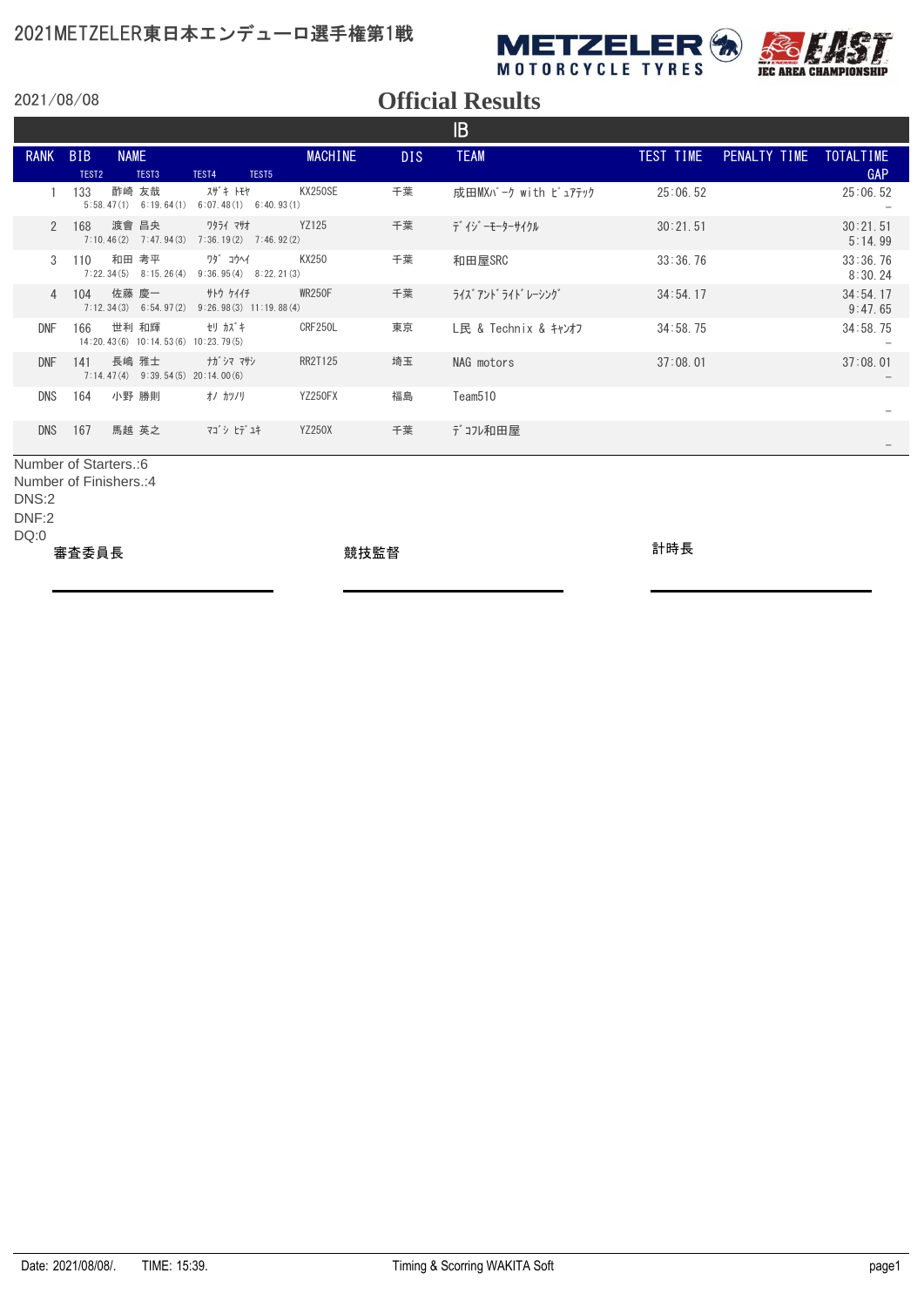



### **Official Results**

|                        |                                 |                                                                |                                                                       |                |      | <b>NA</b>                  |           |                        |                        |
|------------------------|---------------------------------|----------------------------------------------------------------|-----------------------------------------------------------------------|----------------|------|----------------------------|-----------|------------------------|------------------------|
| <b>RANK</b>            | <b>BIB</b><br>TEST <sub>2</sub> | <b>NAME</b><br>TEST <sub>3</sub>                               | TEST4<br>TEST5                                                        | <b>MACHINE</b> | DIS. | <b>TEAM</b>                | TEST TIME | PENALTY TIME TOTALTIME | GAP                    |
|                        | 329                             | 飯塚 純                                                           | イグカジュン<br>$7:33.51(3)$ $9:01.09(5)$ $11:06.03(5)$ $9:11.69(2)$        | RR2T           | 千葉   | 和田屋SRC                     | 36:52.32  |                        | 36:52.32               |
| $\mathcal{P}$          | 301                             | 野頭 勝敏                                                          | ノガ・シラ カツトシ<br>$8:59.81(6)$ $8:09.83(3)$ $8:46.17(3)$ $11:49.97(4)$    | YZ250          | 岩手   | chickenracing盛岡 with MOTUL | 37:45.78  |                        | 37:45.78<br>53.46      |
| 3                      | 346                             | 山口 大樹                                                          | ヤマグ チ ヒロキ<br>$7:22.88(2)$ 14:32.63(9) 8:18.53(1) 8:21.67(1)           | <b>YZ250FX</b> | 千葉   | TOMOレーシング                  | 38:35.71  |                        | 38:35.71<br>1:43.39    |
| $\overline{4}$         | 305                             | 黒岩 良夫                                                          | クロイワ ヨシオ<br>$7:07,42(1)$ $7:59,59(1)$ $14:40,30(8)$ $9:32,89(3)$      | EC300          | 東京   | $F.R.$ T闇雲                 | 39:20.20  |                        | 39:20.20<br>2:27.88    |
| 5                      | 316                             | 向坊 拓巳                                                          | ムカイボウ タクミ<br>8:01.22(4) 8:03.01(2) 11:12.17(6) 12:07.28(5)            | <b>YZ250FX</b> | 愛知   | STW & 愛知みずほ大学              | 39:23.68  |                        | 39:23.68<br>2:31.36    |
| 6                      | 348                             | 髙村 剛明                                                          | タカムラ カツアキ<br>$9:54.96(9)$ $8:57.44(4)$ $8:20.14(2)$ $12:44.05(6)$     | <b>YZ250FX</b> | 茨城   |                            | 39:56.59  | 00:07:00               | 46:56.59<br>10:04.27   |
| $\overline{7}$         | 328                             | 菊池 孝之                                                          | <b>キクチ タカユキ</b><br>$9:05.61(7)$ $9:58.69(8)$ 17:36.79(10) 12:51.79(7) | <b>YZ250FX</b> | 東京   | パ ワーテックレーシング               | 49:32.88  |                        | 49:32.88<br>12:40.56   |
| 8                      | 326                             | 山口 智                                                           | ヤマグチトモ<br>8:38.49(5) 9:02.64(6) 17:30.05(9) 13:26.40(8)               | YZ125          | 神奈川  | <b>BASE CAMP RT</b>        | 48:37.58  | 00:02:00               | 50:37.58<br>13:45.26   |
| 9                      | 314                             | 片倉 尚輝                                                          | カタクラ ナオキ<br>$9:44.32(8)$ $9:36.27(7)$ $9:16.71(4)26:14.89(10)$        | YZ125X         | 宮城   |                            | 54:52.19  | 00:06:00               | 1:00:52.19<br>23:59.87 |
| 10 <sup>1</sup>        | 308                             | 島根 寛光                                                          | シマネ ヒロミツ<br>12:37.14 (10) 16:04.37 (10) 11:59.53 (7) 15:57.63 (9)     | <b>YZ125</b>   | 茨城   | モトレックRC                    | 56:38.67  | 00:12:00               | 1:08:38.67<br>31:46.35 |
| <b>DNF</b>             | 306                             | 脇田 哲志<br>16:39.41 (11) 19:26.25 (11) 23:15.85 (11)             | ワキタ テツシ                                                               | <b>150XCW</b>  | 愛知   | <b>WAKITA Soft</b>         | 59:21.51  |                        | 59:21.51               |
| Number of Starters.:11 |                                 | $N_{\text{turbark}}$ of $\Gamma_{\text{turbark}}$ of $\Lambda$ |                                                                       |                |      |                            |           |                        |                        |

Number of Finishers.:10

DNS:0

DNF:1

DQ:0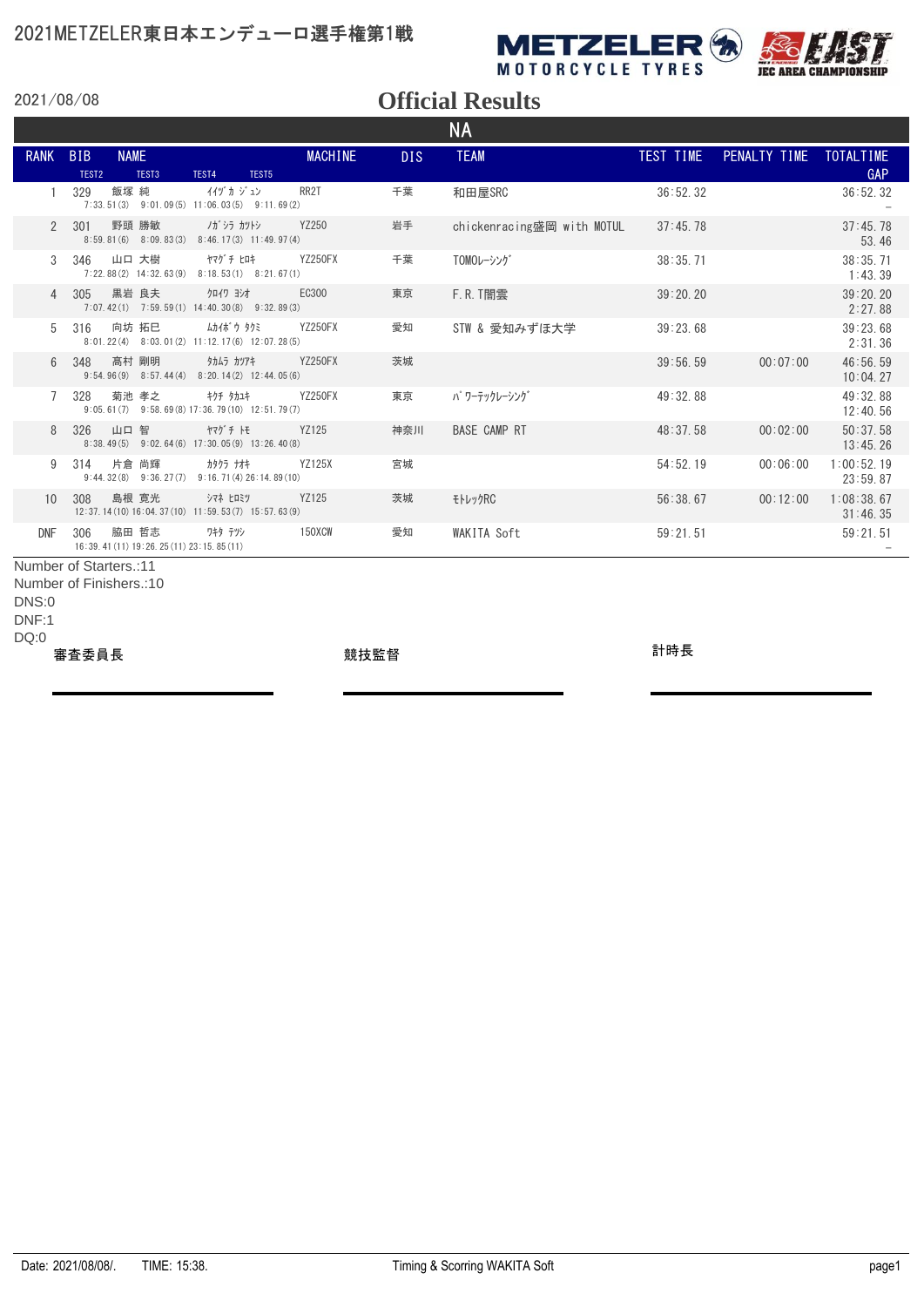

MOTORCYCLE TYRES



2021/08/08

| <b>NB</b>    |                                                         |                                                                                                  |                         |            |                                |                  |                        |                        |  |  |  |
|--------------|---------------------------------------------------------|--------------------------------------------------------------------------------------------------|-------------------------|------------|--------------------------------|------------------|------------------------|------------------------|--|--|--|
| <b>RANK</b>  | <b>NAME</b><br><b>BIB</b><br>TEST <sub>2</sub><br>TEST3 |                                                                                                  | <b>MACHINE</b><br>TEST6 | <b>DIS</b> | <b>TEAM</b>                    | <b>TEST TIME</b> | PENALTY TIME TOTALTIME |                        |  |  |  |
| $\mathbf{1}$ | 山崎 直樹<br>522                                            | TEST4<br>TEST5<br>ヤマザ キ ナオキ<br>$3:47.34(1)$ $3:40.18(1)$ $3:43.11(1)$ $4:14.56(11)$ $3:56.80(1)$ | YZ250FX                 | 神奈川        | KAMON Racing                   | 19:21.99         |                        | <b>GAP</b><br>19:21.99 |  |  |  |
|              | 島田 優<br>2 416                                           | シマダュウ<br>$4:17.23(20)$ $4:05.34(8)$ $3:48.75(2)$ $4:06.28(7)$ $3:58.83(2)$                       | YZ125                   | 東京         | PITシマュウ                        | 20:16.43         |                        | 20:16.43<br>54.44      |  |  |  |
| 3            | 小池 弘志<br>498                                            | コイケ ヒロシ<br>4:00.09 (5) 4:08.49 (10) 4:00.17 (5) 4:05.06 (6) 4:05.36 (4)                          | X-TRAINER250            | 群馬         | 3k Racing&ISS                  | 20:19:17         |                        | 20:19.17<br>57.18      |  |  |  |
| 4            | 523<br>臼井 一                                             | ウスイ ハジメ<br>$3:55.28(4)$ $3:49.80(2)$ $3:52.93(3)$ $3:55.21(1)$ $4:47.22(15)$                     | $125XC-W$               | 岐阜         | 寿 & KTM東海 with MAXXIS          | 20:20.44         |                        | 20:20.44<br>58.45      |  |  |  |
| 5            | 431<br>猪島 慶                                             | イノシマ ケイ<br>$4:00.27(6)$ $4:34.26(24)$ $4:00.53(6)$ $4:03.18(5)$ $4:08.61(5)$                     | TE 150I                 | 埼玉         | NAGmotors and 3K               | 20:46.85         |                        | 20:46.85<br>1:24.86    |  |  |  |
| 6            | 清川 洋祐<br>513                                            | キヨカワ ヨウスケ<br>$4:42.15(29)$ $3:59.26(6)$ $3:59.86(4)$ $4:25.16(17)$ $4:03.33(3)$                  | 300EXC                  | 福島         | ダートパラダイス & モトビルド神原             | 21:09.76         |                        | 21:09.76<br>1:47.77    |  |  |  |
|              | 509<br>宮本 孝之                                            | ミヤモト タカユキ<br>4:10.02 (12) 4:05.94 (9) 4:01.22 (8) 3:59.73 (2) 4:54.25 (19)                       | YZ250X                  | 茨城         | シンコウパ <i>ー</i> クRT             | 21:11.16         |                        | 21:11.16<br>1:49.17    |  |  |  |
| 8            | 480<br>野城 良浩                                            | /シロ ヨシヒロ<br>$3:53.31(2)$ $5:02.07(36)$ $4:09.93(12)$ $4:02.06(4)$ $4:11.98(6)$                   | YZ125X                  | 埼玉         |                                | 21:19.35         |                        | 21:19.35<br>1:57.36    |  |  |  |
| 9            | 403<br>齊藤 勲                                             | サイトウ イサオ<br>$4:05.41(9)$ $4:10.14(11)$ $4:03.00(10)$ $4:11.19(9)$ $4:52.96(11)$                  | TE250I                  | 神奈川        | カミナリ一門                         | 21:22.70         |                        | 21:22.70<br>2:00.71    |  |  |  |
|              | 10 545<br>寺久保 勇                                         | テラクボ゛ュウ<br>4:16.07(17) 3:58.61(4) 4:04.49(11) 4:01.07(3) 5:07.69(22)                             | YZ125                   | 埼玉         | PITシマユウ                        | 21:27.93         |                        | 21:27.93<br>2:05.94    |  |  |  |
| 11           | 久保田 英<br>447                                            | クボタ ヒデ<br>4:15.01 (16) 3:58.68 (5) 4:02.04 (9) 4:09.68 (8) 5:02.89 (20)                          | YZ125X                  | 静岡         | X-PARK勝沼                       | 21:28.30         |                        | 21:28.30<br>2:06.31    |  |  |  |
| 12           | 500<br>東山 明彦                                            | ヒガ・シヤマ アキヒコ<br>$4:14.35(15)$ $4:16.50(14)$ $4:17.54(16)$ $4:21.69(14)$ $4:33.33(10)$             | YZ125X                  | 宮城         | Team 510 $\star$ Hi-SPEED DIRT | 21:43.41         |                        | 21:43.41<br>2:21.42    |  |  |  |
| 13           | 木原 幸男<br>508                                            | キハラ ユキオ<br>4:20.86(21) 4:26.47(22) 4:21.35(17) 4:22.35(15) 4:46.68(14)                           | KX250SE                 | 千葉         | 成田MXパーク with ピュアテック            | 22:17.71         |                        | 22:17.71<br>2:55.72    |  |  |  |
|              | 沼田 基孝<br>14 476                                         | ヌマタ ノリタカ<br>$4:09.66(11)$ $4:21.12(17)$ $4:15.40(15)$ $5:09.99(30)$ $4:24.23(7)$                 | TX125                   | 千葉         | 和田屋SRC                         | 22:20.40         |                        | 22:20.40<br>2:58.41    |  |  |  |
| 15           | 関 一政<br>530                                             | セキ カズ マサ<br>$4:25.52(24)$ $4:21.14(18)$ $4:31.00(23)$ $4:41.55(23)$ $4:28.39(8)$                 | FE250                   | 埼玉         | ち‐む「はだエプ」                      | 22:27.60         |                        | 22:27.60<br>3:05.61    |  |  |  |
|              | 16 427<br>小舘 康人                                         | コダ テ ヤスヒト<br>4:14.18(14) 4:11.91(12) 4:22.51(18) 4:15.65(12) 5:31.36(27)                         | YZ250FX                 | 東京         | パ ワーテックレーシング                   | 22:35.61         |                        | 22:35.61<br>3:13.62    |  |  |  |
| 17           | 柴崎 良<br>529                                             | シバサキ リョウ<br>$3:53.70(3)$ $3:54.72(3)$ $4:11.65(13)$ $4:16.58(13)$ $4:37.65(11)$                  | YZ125X                  | 埼玉         | 柴崎塗装工業所PITシマユウ                 | 20:54.30         | 00:02:00               | 22:54.30<br>3:32.31    |  |  |  |
| 18           | 516<br>小村 徹也                                            | コムラ テツヤ<br>5:00.73 (35) 4:26.10 (21) 4:23.34 (19) 4:24.10 (16) 4:46.23 (13)                      | KX250SE                 | 千葉         | PITシマユウ                        | 23:00.50         |                        | 23:00.50<br>3:38.51    |  |  |  |
| 19           | 532<br>菊池 里士                                            | キクチ サトシ<br>4:29.59 (25) 4:50.64 (30) 4:29.20 (22) 4:28.37 (19) 5:03.87 (21)                      | 300EXC                  | 群馬         |                                | 23:21.67         |                        | 23:21.67<br>3:59.68    |  |  |  |
| 20           | 514<br>朝倉 庸介                                            | アサクラ ヨウスケ<br>4:24.31 (23) 4:19.96 (15) 4:23.90 (20) 4:44.96 (24) 5:51.05 (31)                    | YZ125                   | 神奈川        | PITシマユウ                        | 23:44.18         |                        | 23:44.18<br>4:22.19    |  |  |  |
| 21           | 宮本 和義<br>510                                            | ミヤモト カズヨシ<br>4:53.58 (33) 4:43.70 (29) 4:57.46 (30) 4:26.85 (18) 4:54.15 (18)                    | FE250                   | 神奈川        | Husqvarna川崎中央 がサー門             | 23:55.74         |                        | 23:55.74<br>4:33.75    |  |  |  |
| 22           | 浦上 雅俊<br>503                                            | ウラガ ミ マサトシ<br>4:29.88 (26) 4:43.64 (28) 4:48.53 (27) 4:37.96 (21) 5:18.22 (24)                   | 250EXCTPI               | 埼玉         |                                | 23:58.23         |                        | 23:58.23<br>4:36.24    |  |  |  |
| 23           | 524<br>関口 喜久                                            | セキグ チ ヨシヒサ<br>$4:07.12(10)$ $4:02.17(7)$ $4:01.15(7)$ $4:50.65(27)$ $5:08.07(23)$                | YZ125X                  | 茨城         |                                | 22:09.16         | 00:02:00               | 24:09.16<br>4:47.17    |  |  |  |
| 24           | 青木 浩之<br>506                                            | アオキ ヒロユキ<br>4:16.34(18) 4:23.64(19) 5:33.62(34) 4:39.13(22) 5:22.20(25)                          | YZ250FX                 | 埼玉         | デ゙コボ゙コフレンズ +MRP                | 24:14.93         |                        | 24:14.93<br>4:52.94    |  |  |  |
| 25           | 中嶋 淳<br>428                                             | ナカシマ ジュン<br>4:54.59 (34) 4:56.56 (35) 4:50.57 (28) 4:50.30 (26) 4:49.50 (16)                     | YZ125X                  | 愛知         | みる軍団                           | 24:21.52         |                        | 24:21.52<br>4:59.53    |  |  |  |
| 26           | 435<br>円井 隆仁                                            | ツムライ タカヒト<br>4:03.60(7) 4:20.98(16) 4:11.72(14) 4:12.02(10) 4:28.56(9)                           | 300EXC                  | 茨城         | F·R·T 闇雲                       | 21:16.88         | 00:04:00               | 25:16.88<br>5:54.89    |  |  |  |
| 27           | 新井 敬史<br>511                                            | アライ タカシ<br>5:13.63(39) 4:42.56(27) 4:54.41(29) 5:03.27(28) 5:49.32(30)                           | YZ125X                  | 埼玉         |                                | 25:43.19         |                        | 25:43.19<br>6:21.20    |  |  |  |
| 28           | 井出 大輔<br>422                                            | イデ ダイスケ<br>4:52.24 (32) 4:50.98 (31) 4:35.30 (25) 5:40.64 (36) 5:48.69 (29)                      | <b>YZ250X</b>           | 岩手         | チキンレーシング盛岡 with MOTUL          | 25:47.85         |                        | 25:47.85<br>6:25.86    |  |  |  |
| 29           | 492<br>島崎 千恵                                            | シマザキ チエ<br>5:05.06(37) 4:56.03(34) 5:22.33(33) 5:39.73(35) 5:23.78(26)                           | 150EXC                  | 東京         | 73QUALTY鈴木オートALL-ONE           | 26:26.93         |                        | 26:26.93<br>7:04.94    |  |  |  |
| 30           | 日高 健二<br>512                                            | ヒダカ ケンジ<br>4:41.59 (28) 4:26.62 (23) 4:34.15 (24) 4:29.11 (20) 6:46.93 (37)                      | YZ250FX                 | 千葉         | 和田屋SRC                         | 24:58.40         | 00:03:00               | 27:58.40<br>8:36.41    |  |  |  |
| 31           | 449<br>針木 康行                                            | ハリキ ヤスユキ<br>$6:14.73(44)$ $5:11.30(38)$ $5:14.03(32)$ $5:04.10(29)$ $6:22.34(35)$                | RR2T200                 | 東京         | NAGmotors                      | 28:06.50         |                        | 28:06.50<br>8:44.51    |  |  |  |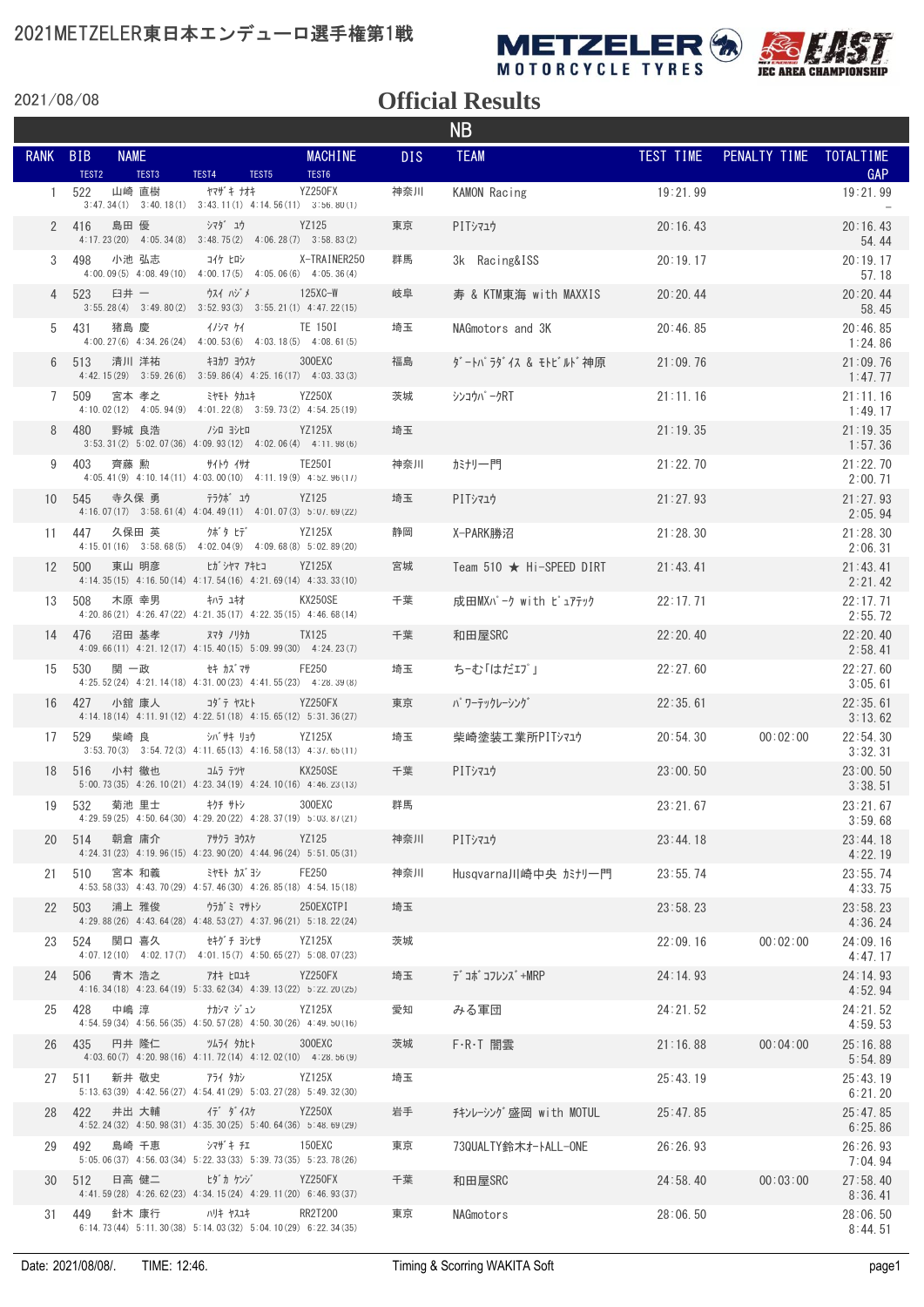

**IEC AREA CHAMPIONSHIP** 

2021/08/08

#### **Official Results**

|             |                                 |                                                |                                                                                |                         |            | <b>NB</b>                 |           |                        |                      |
|-------------|---------------------------------|------------------------------------------------|--------------------------------------------------------------------------------|-------------------------|------------|---------------------------|-----------|------------------------|----------------------|
| <b>RANK</b> | <b>BIB</b><br>TEST <sub>2</sub> | <b>NAME</b><br>TEST3                           | TEST4<br>TEST5                                                                 | <b>MACHINE</b><br>TEST6 | <b>DIS</b> | <b>TEAM</b>               | TEST TIME | PENALTY TIME TOTALTIME | GAP                  |
| 32          | 541                             | 山岡 慎太郎                                         | ヤマオカ シンタロウ<br>5:01.46(36) 4:41.77(26) 5:52.55(36) 6:03.89(37) 6:53.10(38)      | X-TRAINER250            | 東京         |                           | 28:32.77  |                        | 28:32.77<br>9:10.78  |
| 33          | 505                             | 前田 海                                           | 719° カイ<br>5:25.25(40) 5:20.88(41) 5:37.63(35) 6:15.49(38) 6:21.85(34)         | X-TRAINER               | 千葉         |                           | 29:01.10  |                        | 29:01.10<br>9:39.11  |
| 34          | 454                             | 三田 晋                                           | 39 沙<br>4:12.53(13) 4:12.05(13) 8:44.23(42) 6:35.87(39) 5:35.69(28)            | YZ250FX                 | 神奈川        | MRP+K41MoTo               | 29:20.37  |                        | 29:20.37<br>9:58.38  |
| 35          | 531                             | 木村 高士                                          | キムラ タカシ<br>5:43.67(42) 5:18.70(40) 5:58.34(38) 7:50.11(40) 6:07.64(32)         | 250EXC                  | 千葉         | ぷちぱんレーシング                 | 30:58.46  |                        | 30:58.46<br>11:36.47 |
| 36          | 544                             | 山岡 朋彦                                          | ヤマオカ トモヒコ<br>4:32.60(27) 4:24.95(20) 4:45.54(26) 5:25.68(33) 6:34.89(36)       | WR250R                  | 東京         | 特攻野郎Cチーム                  | 25:43.66  | 00:06:00               | 31:43.66<br>12:21.67 |
| 37          | 527                             | 町野 秀和                                          | マチノ ヒデ゙カズ゙<br>4:46.73 (30) 6:17.68 (43) 4:28.09 (21) 4:47.46 (25) 4:42.46 (12) | <b>YZ125X</b>           | 千葉         |                           | 25:02.42  | 00:17:00               | 42:02.42<br>22:40.43 |
| 38          | 459                             | 北山 翔馬                                          | キタヤマ ショウマ<br>5:59.64 (43) 5:08.84 (37) 6:00.43 (40) 5:38.27 (34) 22:28.40 (41) | KX250X                  | 千葉         | 和田屋SRC                    | 45:15.58  |                        | 45:15.58<br>25:53.59 |
| 39          | 528                             | 大津 雅暢                                          | オオツ マサノブ゛<br>5:06.35(38) 4:54.33(33) 5:59.28(39) 8:00.40(41) 6:13.01(33)       | <b>YZ250FX</b>          | 福島         |                           | 30:13.37  | 00:16:00               | 46:13.37<br>26:51.38 |
| 40          | 547                             | 川上 礁太                                          | カワカミ ショウタ<br>4:16.72(19) 4:53.64(32) 5:55.50(37) 13:07.90(42) 10:15.8/(40)     | YZ125                   | 東京         | PITシマュウ                   | 38:29.63  | 00:10:00               | 48:29.63<br>29:07.64 |
| 41          | 526                             | 森 寿光                                           | モリ ヒサミツ<br>4:04.50(8) 5:15.63(39) 10:45.68(43) 5:12.75(31) 6:53.33(39)         | <b>KX250F</b>           | 千葉         | RISE&RIDE                 | 32:11.89  | 00:18:00               | 50:11.89<br>30:49.90 |
| <b>DNF</b>  | 517                             | 斉藤 秀喜                                          | サイトウ ヒデキ<br>4:47.83(31) 4:40.10(25) 5:06.48(31) 5:18.06(32)                    | CRF250RX                | 山梨         |                           | 19:52.47  |                        | 19:52.47             |
| DNF         | 477                             | 我有 紘彰<br>$4:20.96(22)$ 6:21.46(44) 6:24.81(41) | ガウ ヒロアキ                                                                        | YZ125X                  | 茨城         | 和田屋SRC                    | 17:07.23  |                        | 17:07.23             |
| DNF         | 520                             | 松原 弘和<br>$5:32.99(41)$ $5:57.73(42)$           | マツバ ラ ヒロカズ                                                                     | <b>YZ250X</b>           | 神奈川        | TRI                       | 11:30.72  |                        | 11:30.72             |
| DNS         | 409                             | 田中 大貴                                          | タナカ ダイキ                                                                        | YZ125X                  | 東京         | フレアライン & 東京工芸大学           |           |                        |                      |
| <b>DNS</b>  | 491                             | 今 義拓                                           | コン ヨシヒロ                                                                        | 250EXC                  | 千葉         | 林道旅団                      |           |                        |                      |
| <b>DNS</b>  | 495                             | 三島 良太                                          | ミシマ リョウタ                                                                       | YZ125X                  | 神奈川        | TEAM山盛り!? With Webikeオフロー |           |                        |                      |
| <b>DNS</b>  | 496                             | 中村 浩二                                          | ナカムラ コウジ                                                                       | TE150I                  | 埼玉         | H. M. C 越谷                |           |                        |                      |
| <b>DNS</b>  | 501                             | 伊井 覚                                           | 11 サトル                                                                         | RR2T200                 | 東京         | Off1. jp & NAGmotors      |           |                        |                      |
| <b>DNS</b>  | 502                             | 村上 和之                                          | ムラカミ カズ ユキ                                                                     | <b>YZ125X</b>           | 埼玉         | チーム数馬                     |           |                        |                      |
| DNS         | 504                             | 小松原 昌明                                         | コマツバ ラ マサアキ                                                                    | X-TRAINER300            | 埼玉         | 和田屋SRC                    |           |                        |                      |
| DNS         | 507                             | 伊東 哲                                           | イトウ サトシ                                                                        | 125EXC                  | 東京         | 伊東二輪林道部                   |           |                        |                      |
| DNS         | 515                             | 池田 直邦                                          | イケダ ナオクニ                                                                       | YZ250X                  | 埼玉         | 白井HEDトライアル部               |           |                        |                      |
| <b>DNS</b>  | 521                             | 長嶋 淳                                           | ナガ・シマ アツシ                                                                      | TM 250FI                | 東京         |                           |           |                        |                      |
| DNS         | 525                             | 張替 貴宣                                          | ハリガ ェ タカノブ                                                                     | YZ250FX                 | 茨城         | 晴攻雨退 with 成友              |           |                        |                      |
| DNS         | 540                             | 尾ヶ井 拓也                                         | オガイタクヤ                                                                         | <b>YZ250F</b>           | 埼玉         | ナグ モータース                  |           |                        |                      |
|             |                                 | Number of Starters.: 44                        |                                                                                |                         |            |                           |           |                        |                      |

Number of Finishers.:41

DNS:12

DNF:3

DQ:0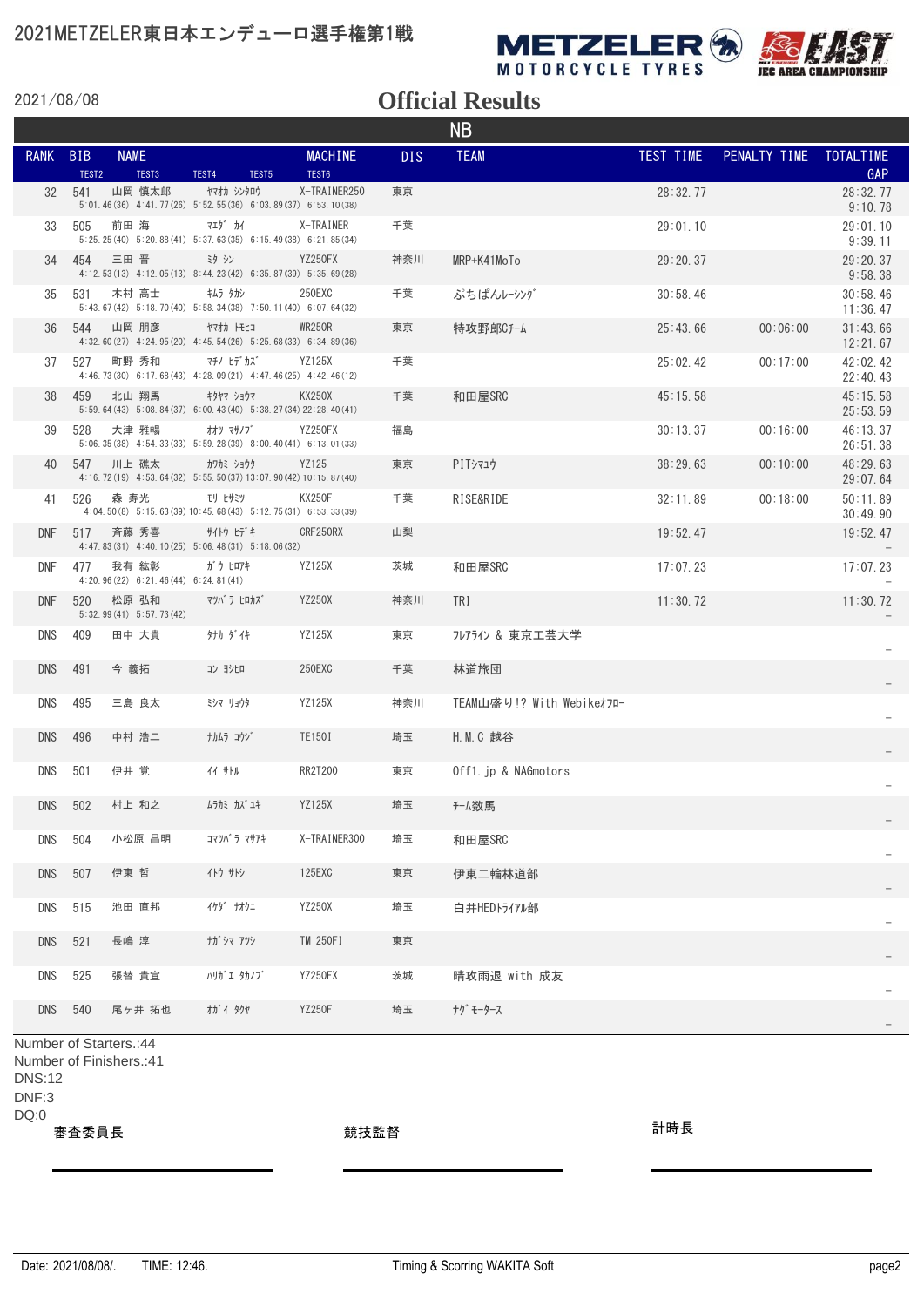

|                        | ウィメンズ                           |                                   |        |                   |                                                         |            |             |  |           |              |                                      |  |
|------------------------|---------------------------------|-----------------------------------|--------|-------------------|---------------------------------------------------------|------------|-------------|--|-----------|--------------|--------------------------------------|--|
| <b>RANK</b>            | <b>BIB</b><br>TEST <sub>2</sub> | <b>NAME</b><br>TEST <sub>3</sub>  | TEST4  | TEST <sub>5</sub> | <b>MACHINE</b><br>TEST6                                 | <b>DIS</b> | <b>TEAM</b> |  | TEST TIME | PENALTY TIME | TOTALTIME<br>GAP                     |  |
|                        | 203                             | 和田 綾子<br>5:29.58(1)<br>5:19.84(1) | ワダ゛アヤコ |                   | <b>YZ125X</b><br>$5:39.24(1)$ $5:59.18(1)$ $7:01.62(1)$ | 千葉         | 和田屋SRC      |  | 29:29.46  |              | 29:29.46<br>$\overline{\phantom{a}}$ |  |
| Number of Starters.:1  |                                 |                                   |        |                   |                                                         |            |             |  |           |              |                                      |  |
| Number of Finishers.:1 |                                 |                                   |        |                   |                                                         |            |             |  |           |              |                                      |  |
| DNS:0                  |                                 |                                   |        |                   |                                                         |            |             |  |           |              |                                      |  |
| DNF:0                  |                                 |                                   |        |                   |                                                         |            |             |  |           |              |                                      |  |
| DQ:0                   |                                 |                                   |        |                   |                                                         |            |             |  |           |              |                                      |  |
|                        | 審査委員長                           |                                   |        |                   |                                                         | 競技監督       |             |  | 計時長       |              |                                      |  |
|                        |                                 |                                   |        |                   |                                                         |            |             |  |           |              |                                      |  |
|                        |                                 |                                   |        |                   |                                                         |            |             |  |           |              |                                      |  |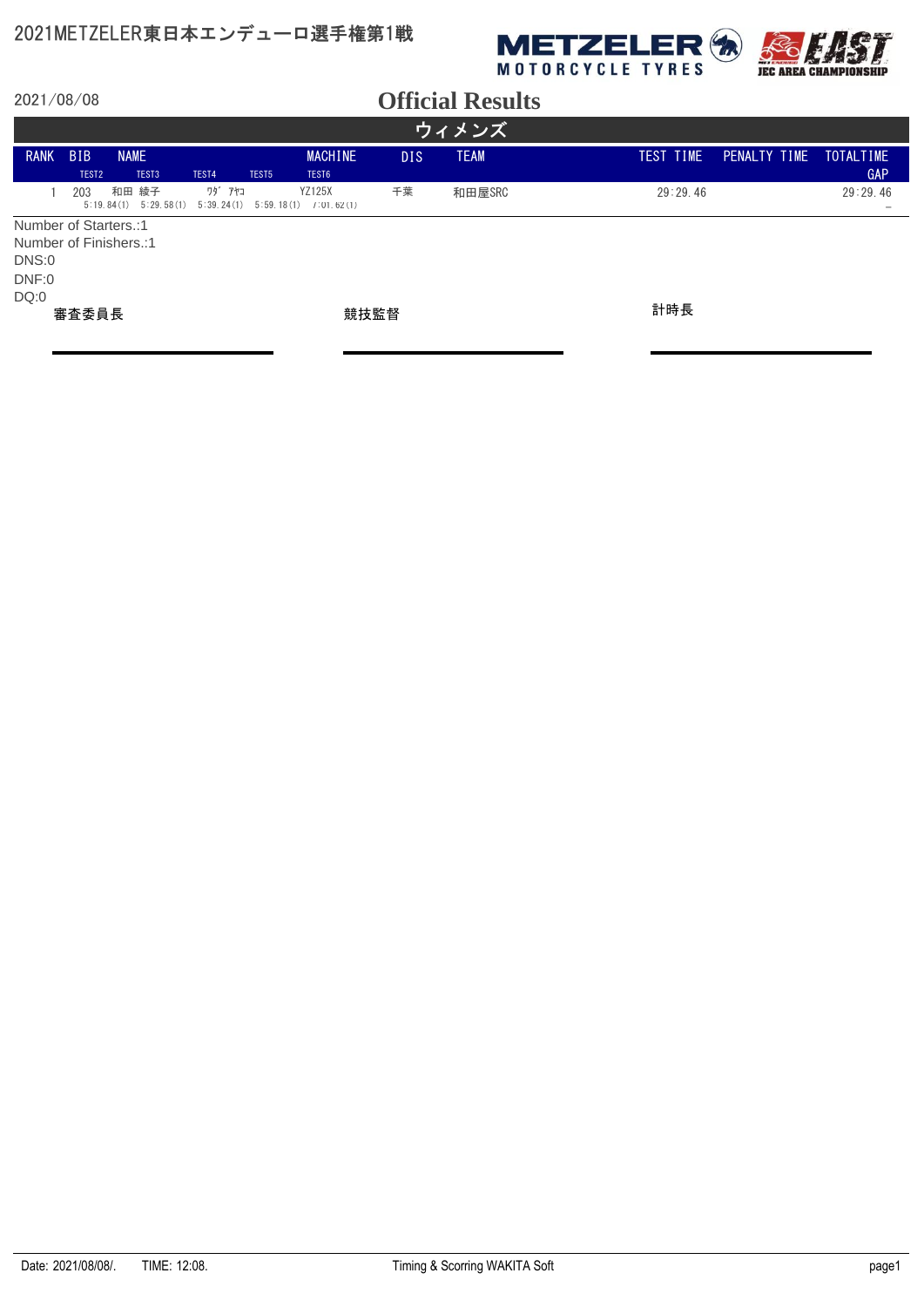#### 2021 Lites!KYT HELMET in 成田MXパーク



2021/08/08

|                        |                   |                                       |                                       |                             |      | B                        |           |              |                      |
|------------------------|-------------------|---------------------------------------|---------------------------------------|-----------------------------|------|--------------------------|-----------|--------------|----------------------|
| <b>RANK</b>            | <b>BIB</b>        | <b>NAME</b>                           |                                       | <b>MACHINE</b>              | DIS. | <b>TEAM</b>              | TEST TIME | PENALTY TIME | <b>TOTALTIME</b>     |
|                        | TEST <sub>2</sub> | TEST <sub>3</sub>                     | TEST4<br>TEST5                        | TEST6                       |      |                          |           |              | GAP                  |
|                        | 5                 | 敦司<br>山田<br>4:50, 81(1)<br>4:44.82(1) | ヤマダ゛アツシ<br>5:31.35(1)<br>5:14.84(1)   | <b>KX250F</b><br>6:22.73(1) | 千葉   | 和田屋SRC & ディジーMC          | 26:44.55  | 00:08:00     | 34:44.55             |
| $\overline{2}$         | $\overline{4}$    | 生沼<br>義則<br>7:56.43(2)<br>9:55.44(2)  | オイヌマ ヨシノリ<br>7:21.58(2)<br>8:54.57(2) | <b>YZ125X</b><br>8:42.73(2) | 千葉   | ライズ &ライト゛レーシング゛          | 42:50.75  | 00:03:00     | 45:50.75<br>11:06.20 |
| <b>DNS</b>             |                   | 佐藤 哲康                                 | サトウ テツヤス                              | TE250                       | 神奈川  |                          |           |              |                      |
| <b>DNS</b>             | $\overline{2}$    | 水谷 太郎                                 | ミズ タニ タロウ                             | FE350                       | 神奈川  | ツアラテックジャパン BIG OFFアドベンチャ |           |              |                      |
| Number of Starters.: 2 |                   |                                       |                                       |                             |      |                          |           |              |                      |
| DNS:2<br>DNF:0         |                   | Number of Finishers.: 2               |                                       |                             |      |                          |           |              |                      |
| DQ:0                   |                   |                                       |                                       |                             |      |                          |           |              |                      |
|                        | 審査委員長             |                                       |                                       | 競技監督                        |      |                          | 計時長       |              |                      |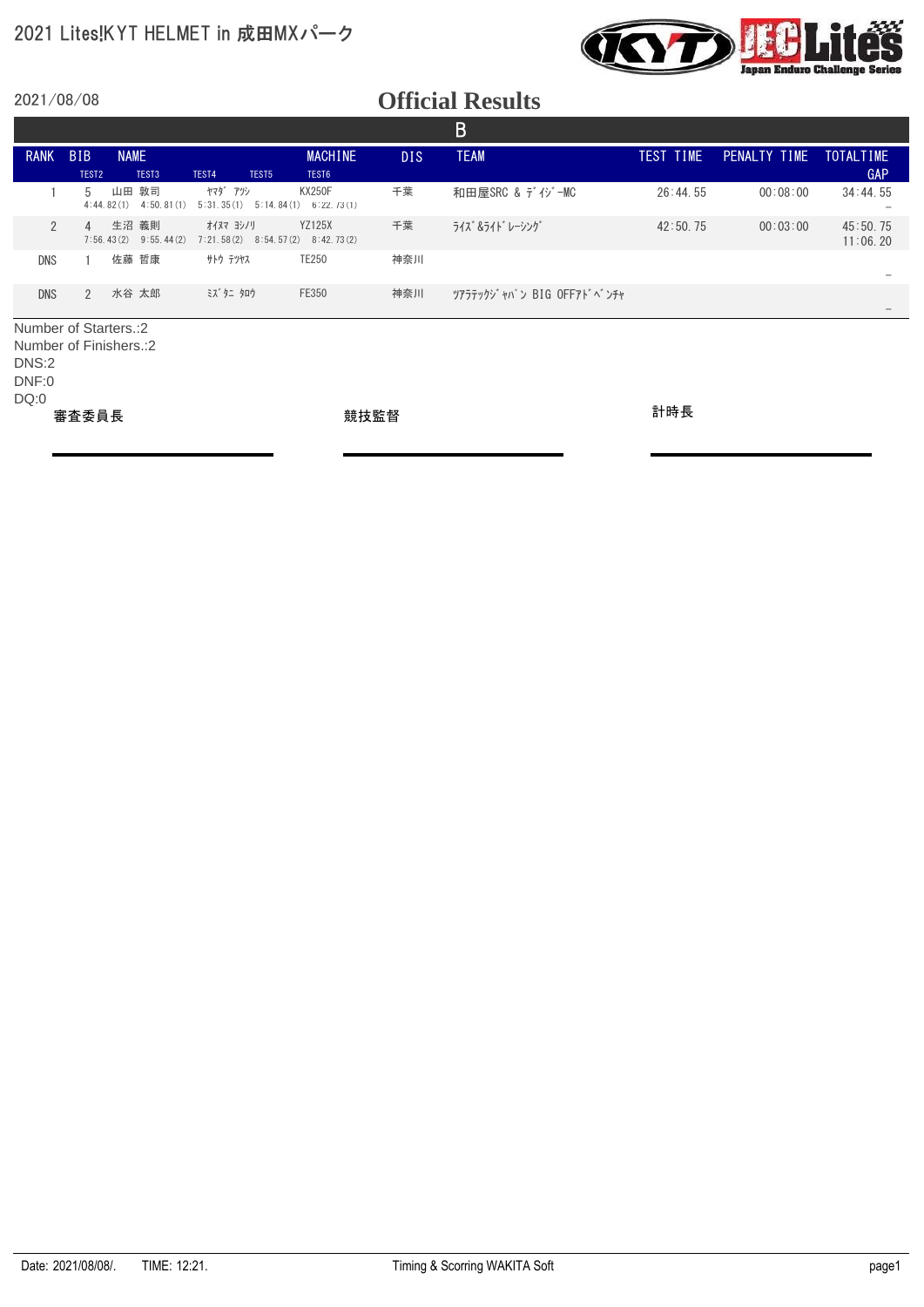

#### **Official Results**

|                |                                 |                                     |                                                    |                         |      | C                          |           |                        |                      |
|----------------|---------------------------------|-------------------------------------|----------------------------------------------------|-------------------------|------|----------------------------|-----------|------------------------|----------------------|
| <b>RANK</b>    | <b>BIB</b><br>TEST <sub>2</sub> | <b>NAME</b><br>TEST3                | TEST5<br>TEST4                                     | <b>MACHINE</b><br>TEST6 | DIS. | <b>TEAM</b>                | TEST TIME | PENALTY TIME TOTALTIME | GAP                  |
|                | 18                              | 松本 一哉<br>$4:59.42(1)$ $5:39.10(4)$  | マツモト カズヤ<br>$4:51.87(1)$ $5:21.33(1)$ $6:26.74(2)$ | 250EXC TPI              | 神奈川  |                            | 27:18.46  |                        | 27:18.46             |
| $\mathcal{P}$  | 19                              | 大野 進一<br>$5:19.58(2)$ $5:00.95(1)$  | オオノ シンイチ<br>$5:09.84(2)$ $6:15.37(2)$ $6:00.89(1)$ | YZ250FX                 | 千葉   | 成田モトクロス部                   | 27:46.63  |                        | 27:46.63<br>28.17    |
| 3              | 16                              | 佐々木 聡<br>$6:12.46(3)$ $5:36.70(3)$  | ササキ サトル<br>$5:55.77(3)$ $7:56.13(4)$ $8:33.03(3)$  | SEF-R250                | 神奈川  |                            | 34:14.09  |                        | 34:14.09<br>6:55.63  |
| $\overline{4}$ | 15                              | 齊藤 秀樹<br>$6:36.23(4)$ $5:08.03(2)$  | サイトウ ヒデキ<br>$7:31.23(4)$ 6:47.10(3) 8:34.21(4)     | SEF-R250                | 千葉   | ライズ アント゛ライト゛ レーシンク゛ (ナリトモ) | 34:36.80  | 00:13:00               | 47:36.80<br>20:18.34 |
| <b>DNF</b>     | 10 <sup>1</sup>                 | 伊藤<br>雄基<br>$8:03.68(5)$ 6:55.71(5) | イトウ ユウキ                                            | 250EXC-F                | 埼玉   |                            | 14:59.39  | 00:20:00               | 34:59.39             |
| <b>DNF</b>     | 20                              | 溝口 誠司                               | ミゾグチセイジ                                            | <b>KX80</b>             | 千葉   | 千種レーシング                    |           |                        |                      |
| DNS            | 11                              | 西嵜 雄太                               | ニシザキ ユウタ                                           | YZ250FX                 | 神奈川  | <b>OMF</b>                 |           |                        |                      |
| DNS            | 12                              | 長島 昭正                               | ナガジマ アキマサ                                          | FE250                   | 埼玉   | ハスクバーナ東名横浜                 |           |                        |                      |
| DNS            | 13                              | 増田 和希                               | マスダ カズキ                                            | FE250                   | 神奈川  |                            |           |                        |                      |
| <b>DNS</b>     | 14                              | 中川 晃彦                               | ナカガ ワ アキヒコ                                         | TE250I                  | 東京   | Husqvarna 川崎中央             |           |                        |                      |

Number of Starters.:6

Number of Finishers.:4

DNS:4

DNF:2

DQ:0